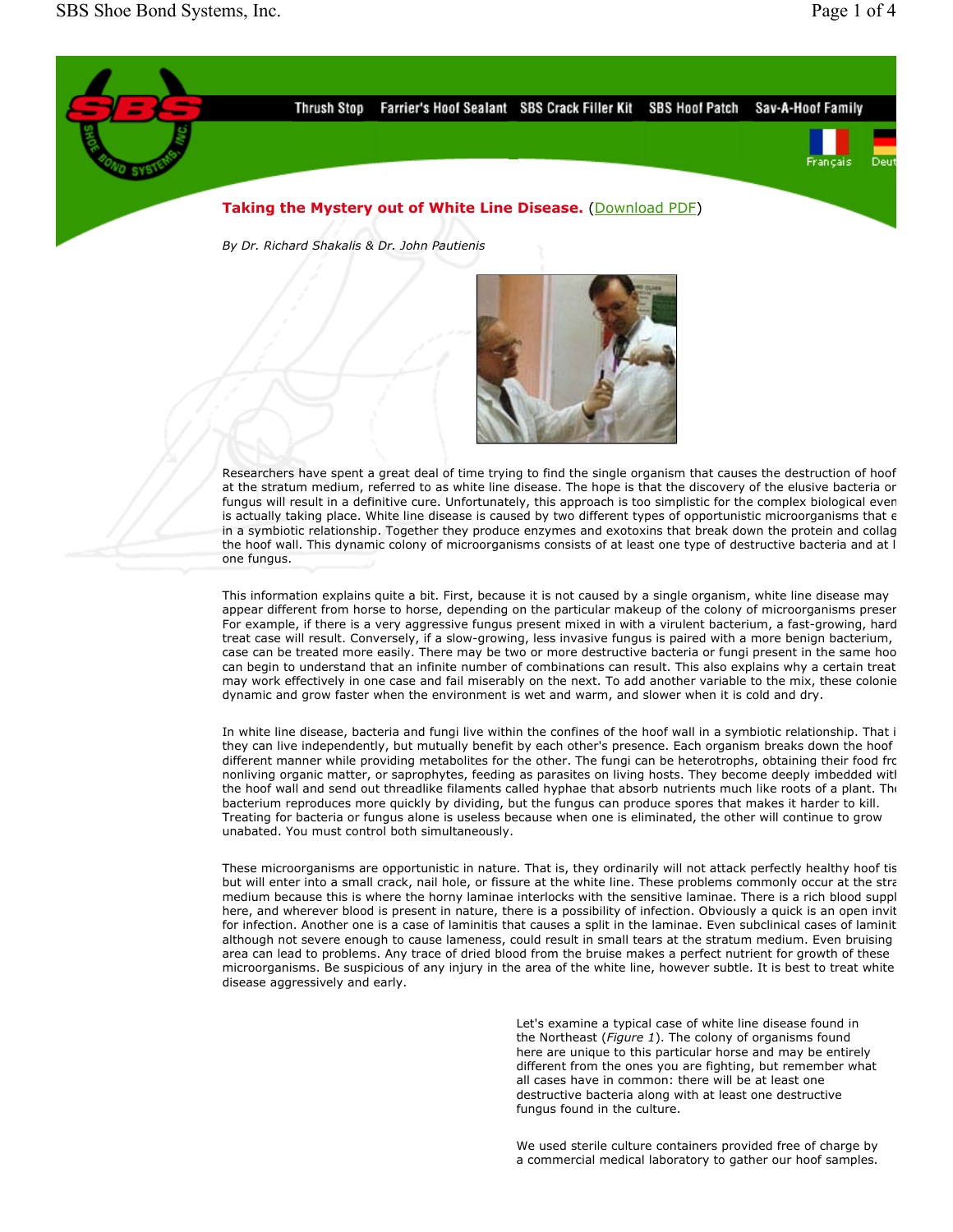

Note the probe is pushed up deep into the hoof wall before more sound hoof structures are felt. This soft area indicates diseased hoof material.

The laboratory technicians took the samples of diseased hoof wall and spread it on a blood agar plate and then placed it in an incubator. A mixed culture of organisms, just like what was found in the hoof, resulted (Figure 3). Each separate colony was then placed on their own agar plates, some in the presence of oxygen and some without, and the fungal samples were placed in small jars. This resulted in pure cultures for six different bacteria and a fungus, which were then identified by the technician (see Table at end of this page).

We scooped out some soft, diseased hoof material with a clean instrument and gave the culture container to the laboratory (*Figure 2*). In our case we wanted to retest the effectiveness of an over-the-counter product specifically designed to treat white line disease, as well as identify all the bacteria and fungus present. The over-the-counter product we supplied to the laboratory technician was Sav-A-

Hoof Gel by SBS Equine Products.



Diseased hoof material was remo deep from within the hoof wall, a the leading edge of the infected a and placed in sterile culture contai Then these samples went to th laboratory technicians for analys



Note separate microorganism colonies growing across the blood agar culture plate after being removed from the incubator. This plate provides nutrients for the organisms to grow on. The anaerobes, including the fungus, were grown in oxygen-free jars along with a rich growth medium.

So what did we find from this mixed bag culture of microorganisms? We ran the gamut, as one would expect, from very harmful to relatively benign bacteria, as well as a stubborn fungus in our sample. In every case, the over-thecounter product we tested - Sav-A-Hoof Gel - worked extremely well at killing both bacteria and fungus (*Figures 4 & 5*).

Of the six bacteria present, Providencia rettgeri, Klebsiella pneumoniae and Bacillus subtilis, although sometimes pathogenic in man (see Table on page 91), are not causing much destruction of hoof wall tissue here. They are simply taking advantage of a warm, dark environment to thrive in.